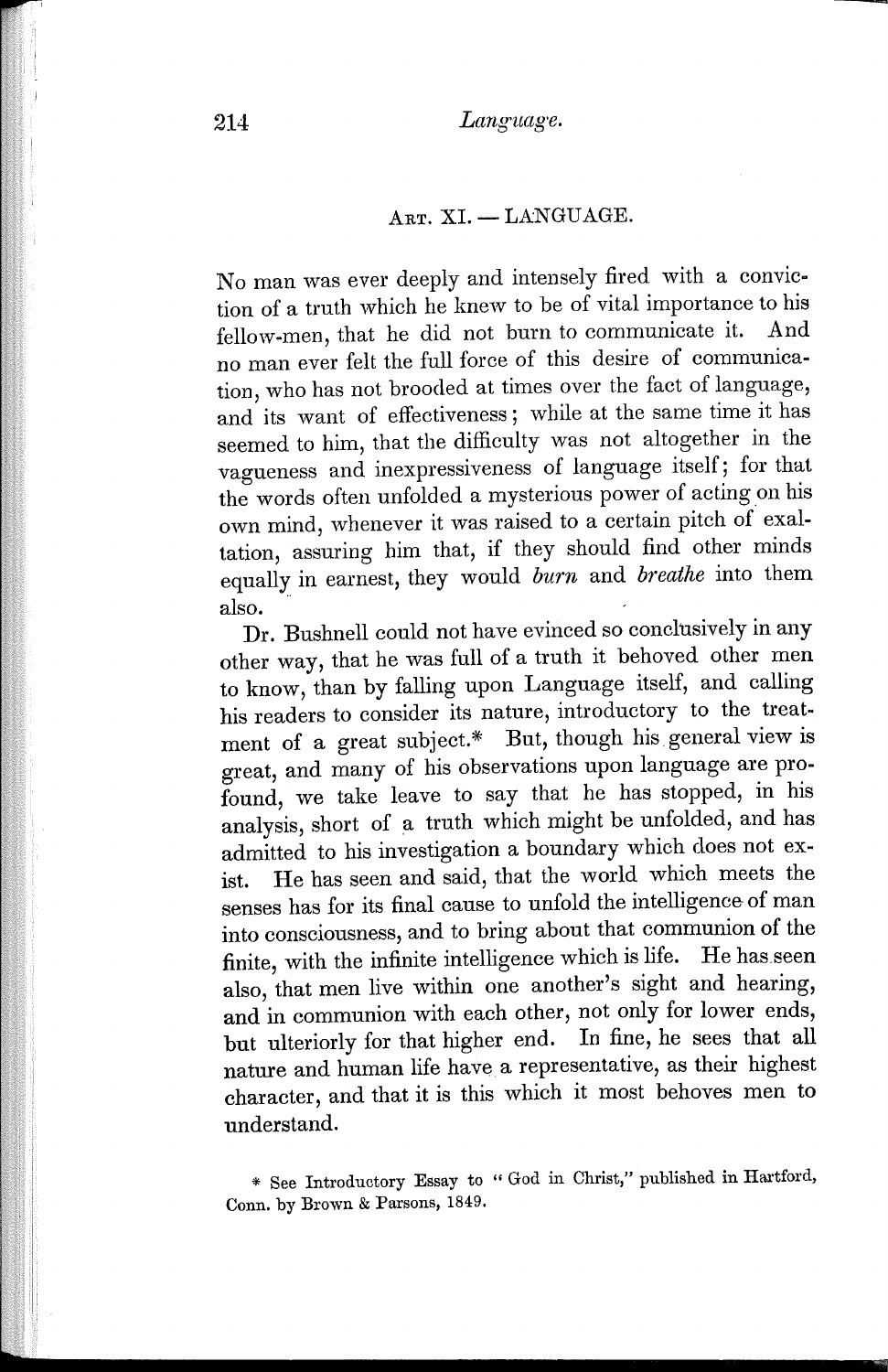Still more, he has seen that men are linguistic, as truly, naturally, inevitably, as that they are locomotive or intellectual; and therefore there is *a priori* reason to believe, that language is not arbitrary or accidental, but springs out of nature, with which it has vital connection. He says, that man is a speaking, as he is a seeing creature; that the parable of God's bringing all creatures to Adam, to name, signifies, that men named things by a pre-established law connecting the mind and outward nature with each other. He even sees, that every word is, in the last analysis, the sign or vocal form of some material thing or action; but what is remarkable is, that while he sees all this, and farther sees that the application of words to moral and religious subjects follows the same laws of imagination that are exemplified in those sentences which are called "figures of speech," he does not seem to see that the same lavvs of imagination determined the elements of single words to their subjects, so that every word which is not an imitation of nature, like *hum, buzz, boom,* is, as it were, a poem; in short, that there is some natural and inevitable reason why every word should be what it is; that there is a foregoing impossibility of *lepus* and *lupus* and *vulpes* and *wolf* and *fox* (fugax) to be *tortoise* or *sloth,* though words as different as *hare* and *lepus* may both signify the same animal, viewed) according to different characteristics. He sees as much difference between *sol* and *sun,* and *stella* and *astre,* as between *nubes* and *cloud;* and ends at last with a restatement of the old and superficial theory, that language is, after all, arbitrary, the creature of convention.

But we have not introduced Dr. Bushnell's name to criticize the shortcomings of his Essay, as philological science, since he does not profess to be an adept in it; but because the justice he has done to the subject of language as a power acting and re-acting upon the mind, helping or hindering it in the investigation of truth, must awaken a sense of the importance of the subject, and affords' a good opportunity to direct an intelligent attention to the philological essay, entitled the " Significance of the Alphabet."\*

\* A pamphlet published in 1837, at 13, West-street, Boston, Mass.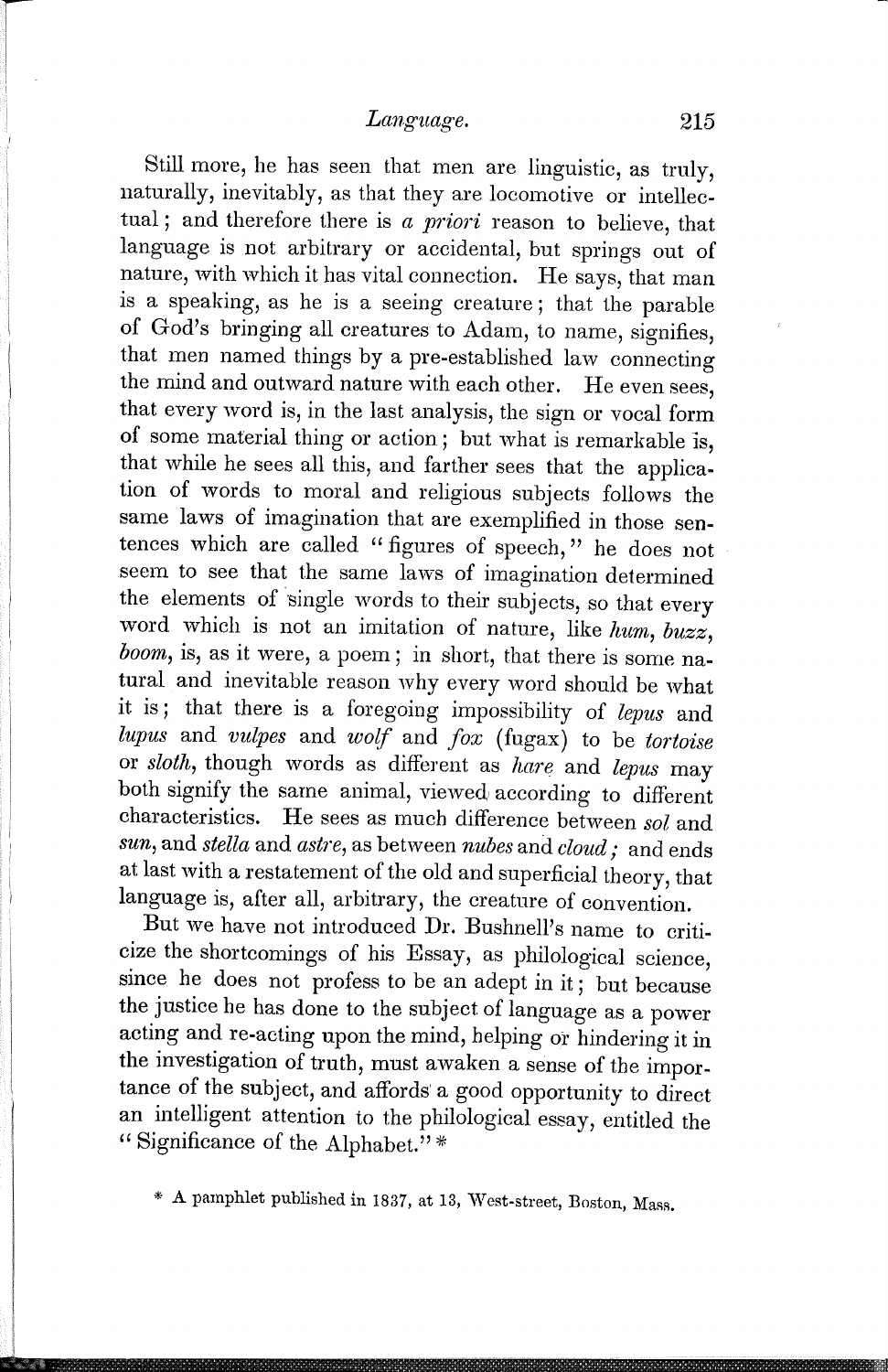When a great scientific discovery is made, and given forth to the world abstracted from its applications and a full development of its uses, it is apt to fall unobserved, and perhaps sleep for years. The world knows only of seeds that have sprouted. And yet, that a theory of language which, as an organic whole, and in some degree demonstrated as true, is certainly original, should have been passed over \* so long, as at best but an ingenious and curious speculation, is somewhat strange. For, if it pretends to touch the heart of the matter, it must be either impertinently foolish, calling for animadversion and ridicule, or it is of serious import. The truth upon the subject has relations with every department of human knowledge and thought.

For what is language? It is the picture and vehicle of all that has been present to the mind of Humanity, stretching back beyond all histories and other literatures; and its bearings are incalculable upon the discovery and retention of truth, as well as upon the discipline and activity of the human mind which is in relation to it. The human mind is in relation to nature as the stone-cutter or the artist to the quarry; and language is at once the representation and vehicle of all that has been quarried.

"One man dies, and other men enter into the fruits of his labor." How? Because these fruits are conserved, or rather live and move, in language. Language must therefore be a necessary product, and what it is, precisely because it could not be otherwise; therefore within the multitude of languages, and beneath the confusion of tongues, there must be something of *a universal character,* which gives meaning to the articulations of sound. This has seemed so probable, *a priori*, from the time of Socrates <sup>†</sup> to the present day, that again and again the idea has been broached, and sometimes a clue has seemed to be caught. But all experience seems at first sight to be against it. Dr. Bushnell brings forward

t "Cratylus."

<sup>\*</sup> Since the present article has been in the hands of the printer, the attention of the writer has been called to two notices of this work, in the January and April numbers of the "North American Review," which are very important, and will doubtless lead to important consequences.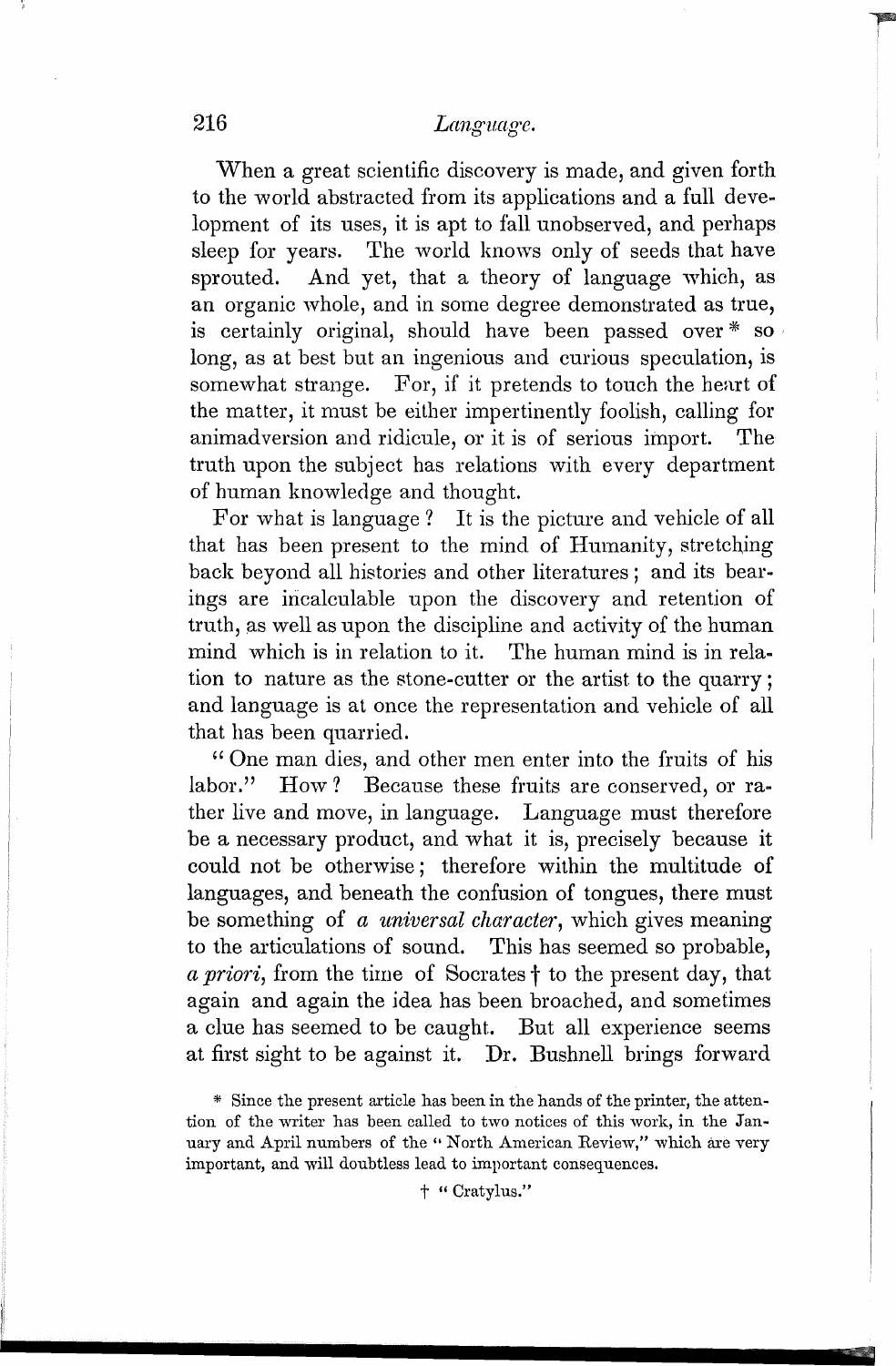r

the argument drawn both from the existence of diverse languages and from the failure of all systems of etymology, that have been broached, as if these were conclusive against it, and as a warning to future inquirers not to stumble on dark mountains. But always the discoveries of science seem impossible till they are made, and every erroneous path that is taken is called a conclusive experience. Let us not be discouraged. Euler, when announcing the formula of the principle of circular motion, said, " *This* is *true, though all experience* is *against it."* The mathematical student of the celestial motions understands this, however paradoxical it may sound. Language is another exponent of the same paradox. There is a universal truth with respect to language which contradicts those special facts of each language called *idioms.*  And these exceptions also prove the rule. There is, in short, a view to be taken of this subject which reconciles the two opposite views w·hich Dr. Bushnell speaks of, viz. the *a priori*  probability of a universal language, and the *a posteriori* fact of a diversity of languages; and this view will account for that strange power in the form of some words which he notices, and for the pertinacity of being which characterizes these children of the air.

The vast 'importance of nomenclature to natural science is exemplified in that of chemistry. This nomenclature is, in fact, the best instance of the invention of a language in modern scientific annals. There is a rational principle obvious. The new words explain themselves. A great deal of the time of students of all sciences is used up in settling the meaning of words, — *defining*; that is, attempting to clear away by one set of words the confusion occasioned by the use of another set, called *scientific terms.* Grammar and mathematics, for instance, are talked of in a mongrel of Latin and Greek words, whose laborious paraphrasing into equivalent English keeps off the mind, for a long time, from the real subject in hand. It is a commonly acknowledged drawback on all school-instruction, that the mind is employed about words, as *counters,* which prevents the faculties from being refreshed by those realities of nature intended to be signified by them. It is a common remark, that it is not until the learner has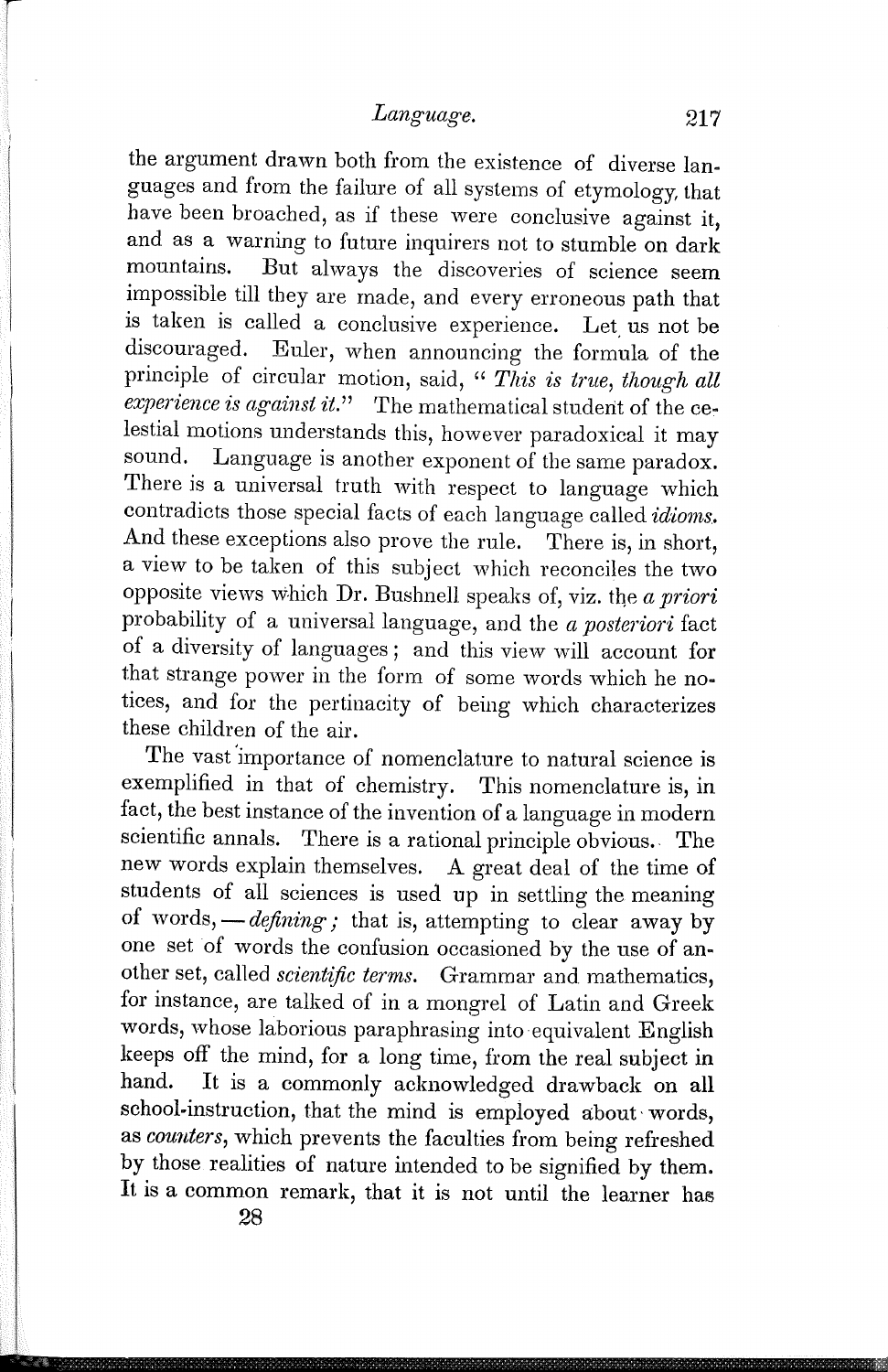left school, and come into relation with *things,* that his lessons are vivified, made to cultivate his mind, and stimulate his character. But the desired revolution in school-education would be accomplished, if words were looked at as transparent vases of realities of nature, and every department of science was treated in terms that, instead of hiding, revealed these realities clearly, as a picture reveals the objects of natural history. And why is it not so? The reason is, that the key to the meaning of language  $-$  its secret  $-$  is not in the common possession.

Dr. Bushnell has seen, and verified to his mind in a sufficient number of instances, that words which consist of several syllables elucidate complex ideas by the combination. He might have spoken of the word *consider* in English, made of *con* and *sedeo.* We consider a subject when we *sit* down in  $company$  with it. In German, the same act of the mind is expressed by *uberlegen.* The German *lies over* the subject of his consideration. To *occur* m~ans to run *(curro)* to meet *(ob);* and in England thoughts *occur,* and sometimes *strike,* while in Germany they *fall into* people *(einfallen).* It is curious enough to run through languages, and trace national characteristics evinced by words of this kind, that reveal operations of mind which are familiar or easily explained. But it is not necessary to stop here, as Dr. Bushnell has done. He says, p.  $48:$  —

" There is only a single class of intellectual words that can be said to have a perfectly determinate significance, viz. those which relate to what are called necessary ideas. They are such as *time, space, cause, truth, right, arithmetical numbers,* and geometrical figures. Here the names applied are settled into a perfectly determinate meaning, not by any peculiar virtue in them, but by reason of the absolute exactness of the ideas themselves. Time cannot be any thing more or less than time; truth cannot, in its idea, be any thing, different from truth; the numbers suffer no ambiguity of count or measure; a circle must be a circle, a square a square. As far as language, therefore, has to do with these, it is a perfectly exact algebra of thought, but no further."

He, however, had already asked :-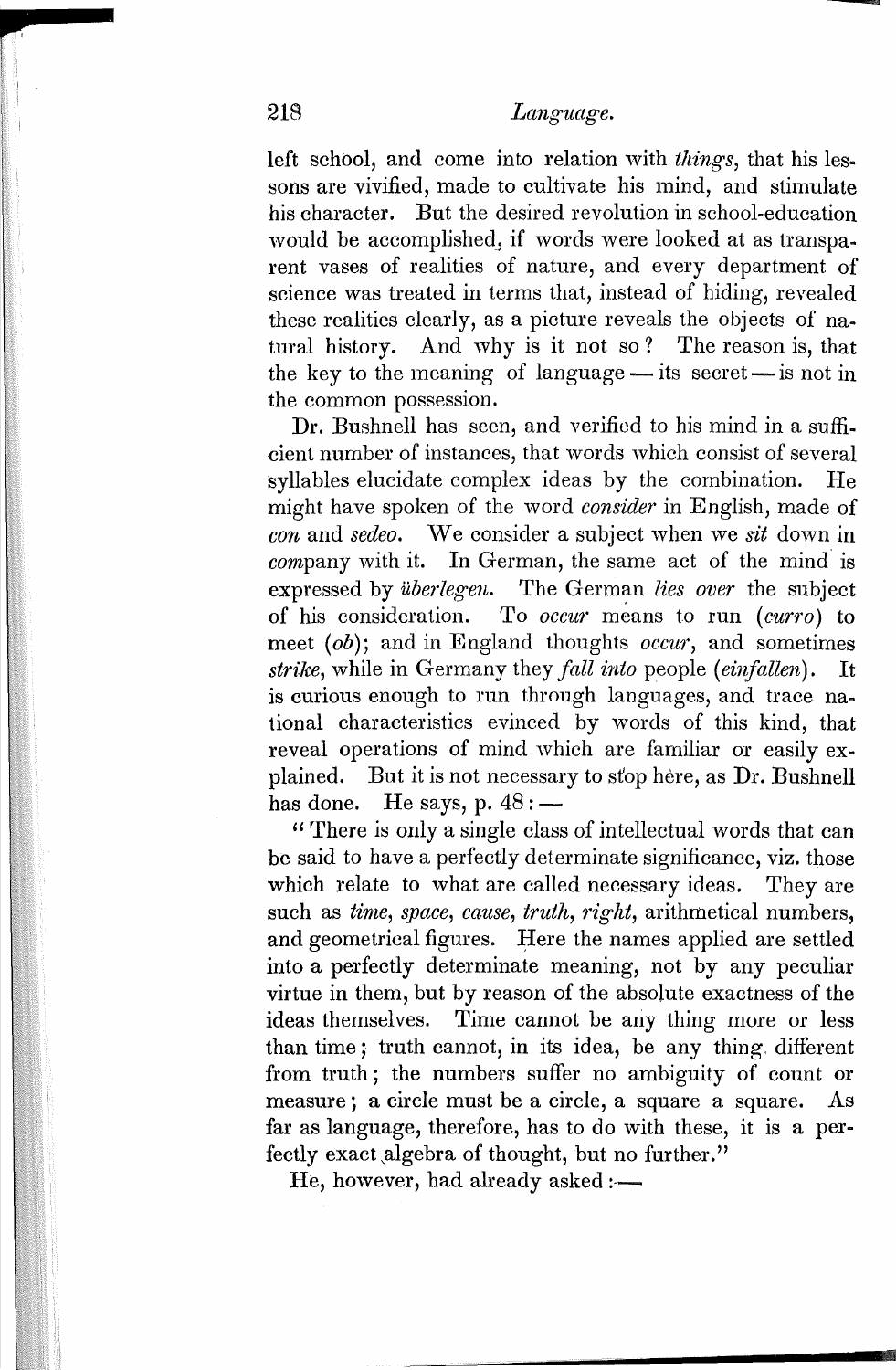"What is the real and legitimate use of words, when applied to moral subjects? for we cannot dispense with them. and it is uncomfortable to hold them in universal scepticism, as being only instruments of error."

And this question follows a long disquisition, whose object is to show that "physical terms are never exact, being only names of genera." $-$ " Much less have we any terms in the spiritual department of language that are exact representatives of thought." He answers his own question, therefore, with this remark, of which he does not seem to follow out the whole  $value:$   $-$ 

" Words are used as *signs* of thoughts to be expressed. They do not literally convey, or pass over, a thought out of one mind into another, as we commonly speak of doing. They are only hints or images held up before the mind of another, to put *him* upon generating or reproducing the same thought, which he" can do only as he has the same personal contents, or the generative power out of which to bring the thought required." Nay, we would add, he must also have the generative power of making the words *so, and not otherwise;* that, whatever superficial difference they may have, yet, taken in some point of view, there is a certain identity of all words applied to the same thought.

But Dr. Bushnell does not see this. He says: "Yet, in the languages radically distinct, we shall find that the sounds or names which stand for the same objects have generally no similarity whatever; *whence* it *follows irresistibly, that nothing in the laws of voice or sound has determined the names adopted."* 

This conclusion is drawn so *irresistibly* by means of the mistake that Dr. Bushnell, with many famous etymologists, has made, of conceiving " no similarity whatever" in words, except in their sound, *i. e.* their similarity of effect on the ear. It is very true, as he says, " No theory of *sound,* as connected with sense, in the names of things, will be found to hold extensively enough to give it any moment;" although, "when sounds are the objects named, they will very naturally be imitated, as in *hoarse* and *hiss."* 

But words should be considered not merely as sounds, but as *articulations* of sound.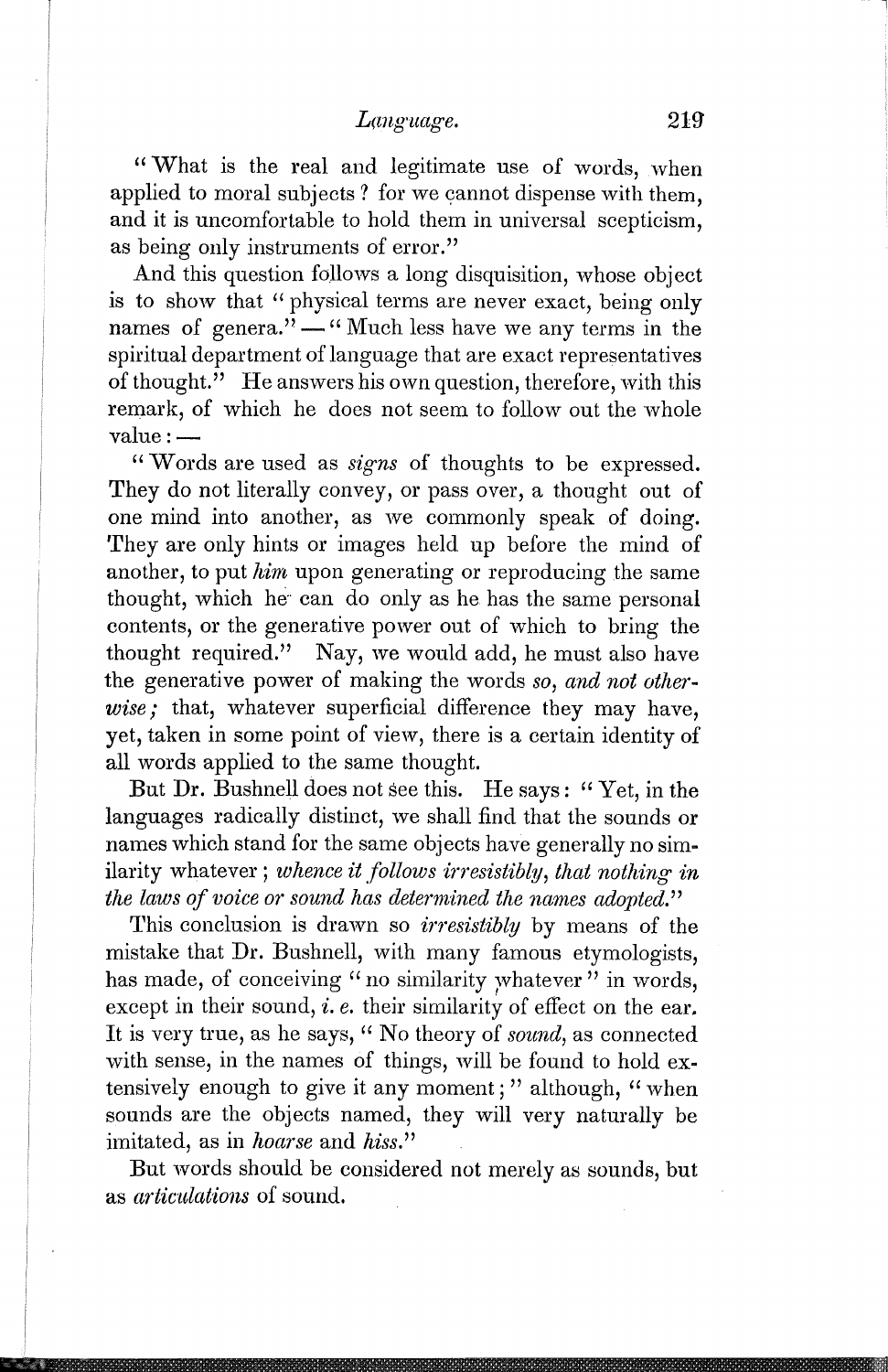The discovery and first principle of the author of the "Significance of the Alphabet" is, that words are to be considered, not merely or chiefly by their effect on the ear, but *in the process of their formation* by *the organs of speech.*  Looked at in this point of view, words may be identified at once, although they may sound differently from each other, as *garden* and *hortus* and *wirta* and *ogrod* and *zahrada.*  And this is the great idea in which lies a revolution not only for the treatment of philology itself, but for the method of intercommunicating the knowledge of all particular languages, and of elucidating all sciences communicable by words.

Dr. Bushnell, having quoted Prof. Gibbs's theory of case, published in the "Christian Spectator," vol. ix. says, it is there shown that " as words themselves are found in space, so they are declined, or formed into grammar, under the relations of. space;" and infers "that such results in grammar do not take place apart from some inherent law or system pertaining either to mind or to outward space, or to one as related to the other;" and adds that it will sometime be fully seen, that "the outer word is a vast menstruum of thought or intelligence. There is a logos in the forms of things, by which they are prepared to serve as types or images of what is inmost in our souls; and there is a logos also of construction in the relations of space, the position, qualities, connections, and predicates of things, by which they are formed into grammar. In one word, the outer world which envelopes our being is itself language, the power of all language. ' Day unto day uttereth speech, and night unto night showeth knowledge; there is no speech nor language where their sound is not heard; their line is gone out through all the earth, and their words to the end of the world.'"

Let Dr. Bushnell add from Dr. Kraitsir's theory the other element, and see that there is a logos also in the *apparatus of articulation;* and he will have, but not otherwise, demonstrable ground for his next paragraph, which is eloquent with a suggestion, which, as he justly afterwards remarks, is "sufficient of itself to change a man's intellectual capacities and destiny; for it sets him always in the presence of divine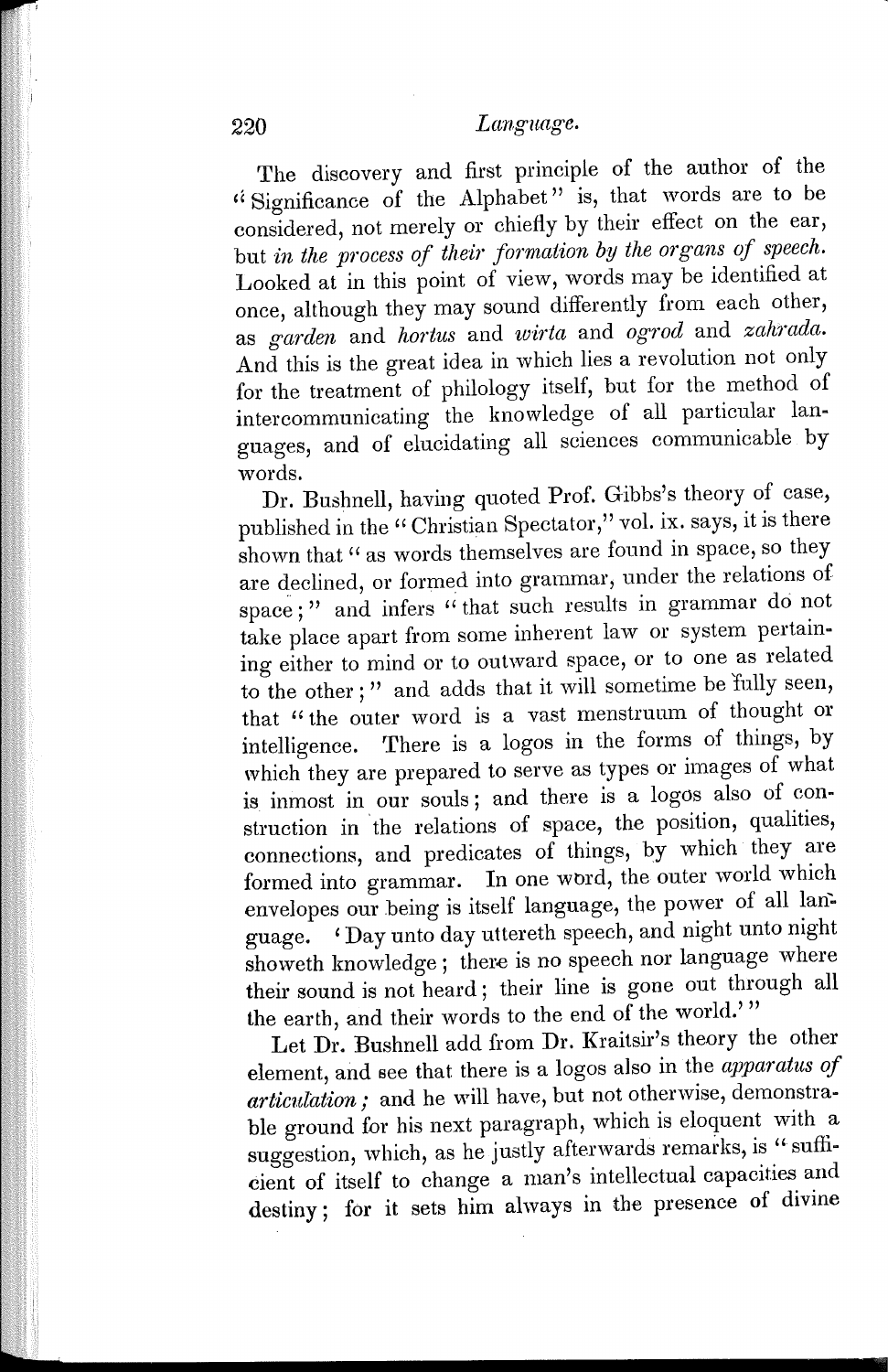thoughts and meanings, makes even the words he utters luminous of Divinity, and, to the same extent, subjects of love and reverence."

This is the passage we mean:  $-\frac{1}{2}$ 

"And if the outer world is the vast dictionary and grammar of thought we speak of, then it is also an organ throughout of intelligence. Whose intelligence? By this question we are set directly confronting God, the universal Author; no more to hunt for him by curious arguments and subtle deductions, if haply we may find Him; but He stands EXPRESSED everywhere, so that, turn whichsoever way we please, we behold the outlooking of His intelligence. No series of Bridgewater treatises, piled even to the moon, could give a proof of God so immediate, complete, and conclusive."

It is not the purpose here to give an abstract of the, little book, called the "Significance of the Alphabet." Indeed, it would be impossible. One peculiarity of it is, that it is so condensed it admits of no farther condensation. It rather needs a paraphrase, and it certainly ought to have a sequel of some practical elementary books which may make it possible to apply its principles for the purpose of transforming the present system of language-teaching in 8ehools. It is said the author is superintending the preparation of some. A whole series is necessary, from the *abc* book to a manual of the Sanscrit. Indeed, from him might be expected the realization of that idea of a lexicon which Herder has sketched in his "Conversations on the Spirit of Hebrew Poetry." One of the interlocutors of the conversation asks, - after having granted, with respect to the Hebrew, "the symbolism of the radical sounds, or the utterance of the feeling that was prompted, while the object itself was present to the senses; *the sound of the feelings in the very intuition of their causes:* - But how is it with the derivations from these radical terms? What are they but an overgrown jungle of thorns, where no human foot has ever trod?

# " EUTYPHRON.

" In bad lexicons this is indeed the case, and many of the most learned philologists of Holland have rendered the way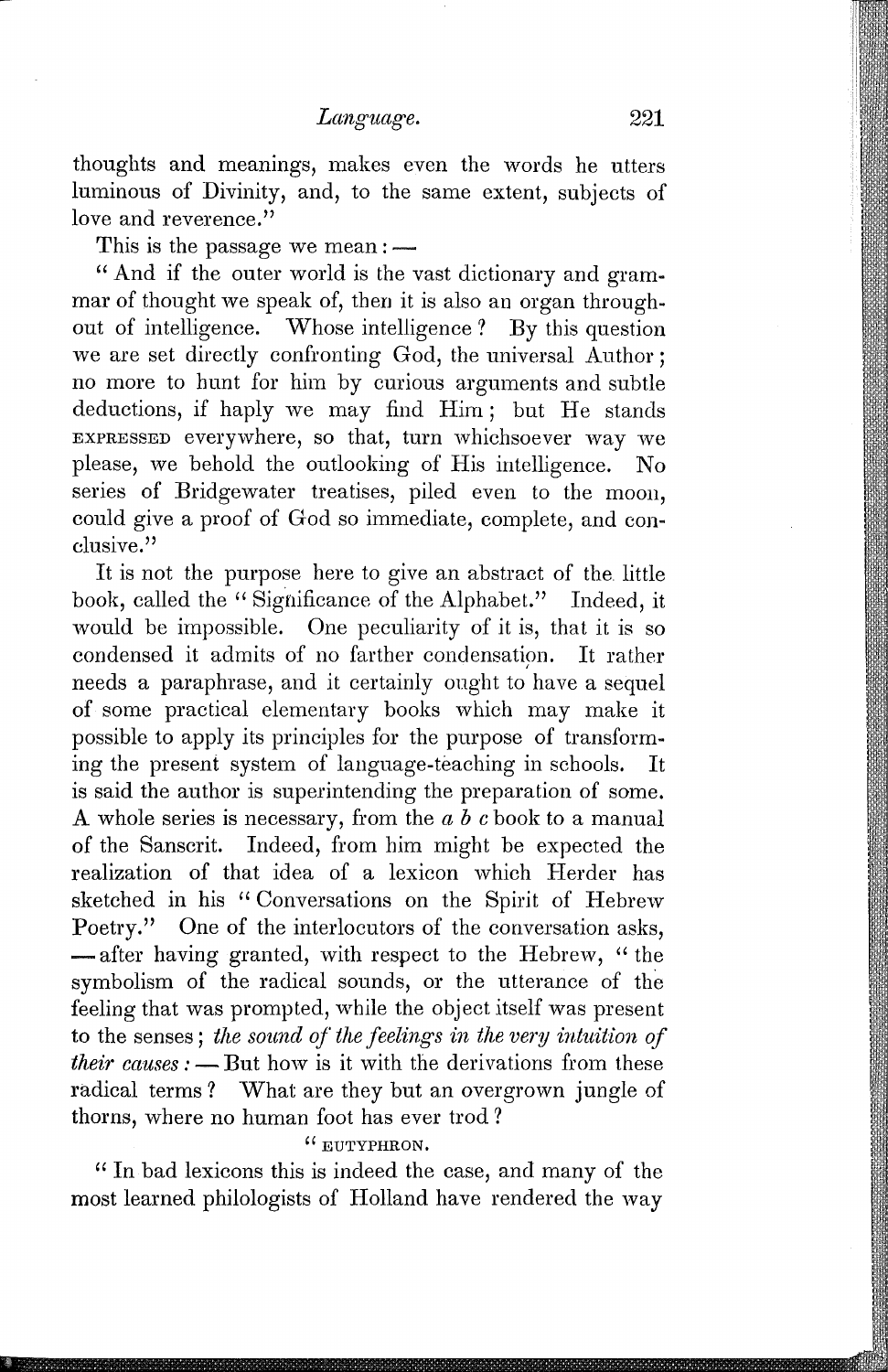still more difficult by their labors. But the time is coming when this jungle will become a pleasant grove of palms.

" ALCIPHRON.

" Your metaphor is Oriental.

" EUTYPHRON.

"So is the object of it. The root of the mother-word will stand in the centre, and around her the grove of her children. By influence of taste, diligence, sound sense, and the judicious comparison of different dialects, lexicons will be brought to distinguish what is essential from what is accidental in the signification of words, and to trace the gradual process of transition; while in the derivation of words, and the application of metaphors, we shall behold the invention of the human mind in its act, and more fully understand the logic of ancient figurative language. I anticipate with joy the time, and the first lexicon, in which this shall be well accomplished. For the present I use the best we have.

### " ALCIPHRON.

"It will be long yet before we shall repose ourselves in your. palm-grove of Oriental lexicography. Pray, in the meantime, illustrate your ideas of derivation by an example.

#### " EUTYPHRON.

" You may find examples everywhere, even as the lexicons now are. Strike at the first radical form that occurs, as the primitive 'he is gone,' and observe the easy gradation of its derivatives. A series of expressions signifying loss, disappearance, and death, vain purposes; and fruitless toil and trouble, go on in soft transitions; and, if you place yourself in the circumstances of the ancient herdsmen, in their wandering, unsettled mode of life, the most distant derivative will still give back in its tones something of the original sound of the word, and of the original feeling.. It is from this cause that the language addresses itself so much to our senses, and the creations of its poetry become present to us with such stirring effect. The language abounds in roots of this character; and our commentators, who rather go too deep than too superficially, have shown enough of them. They never know when to quit, and, if possible, would lay bare all the roots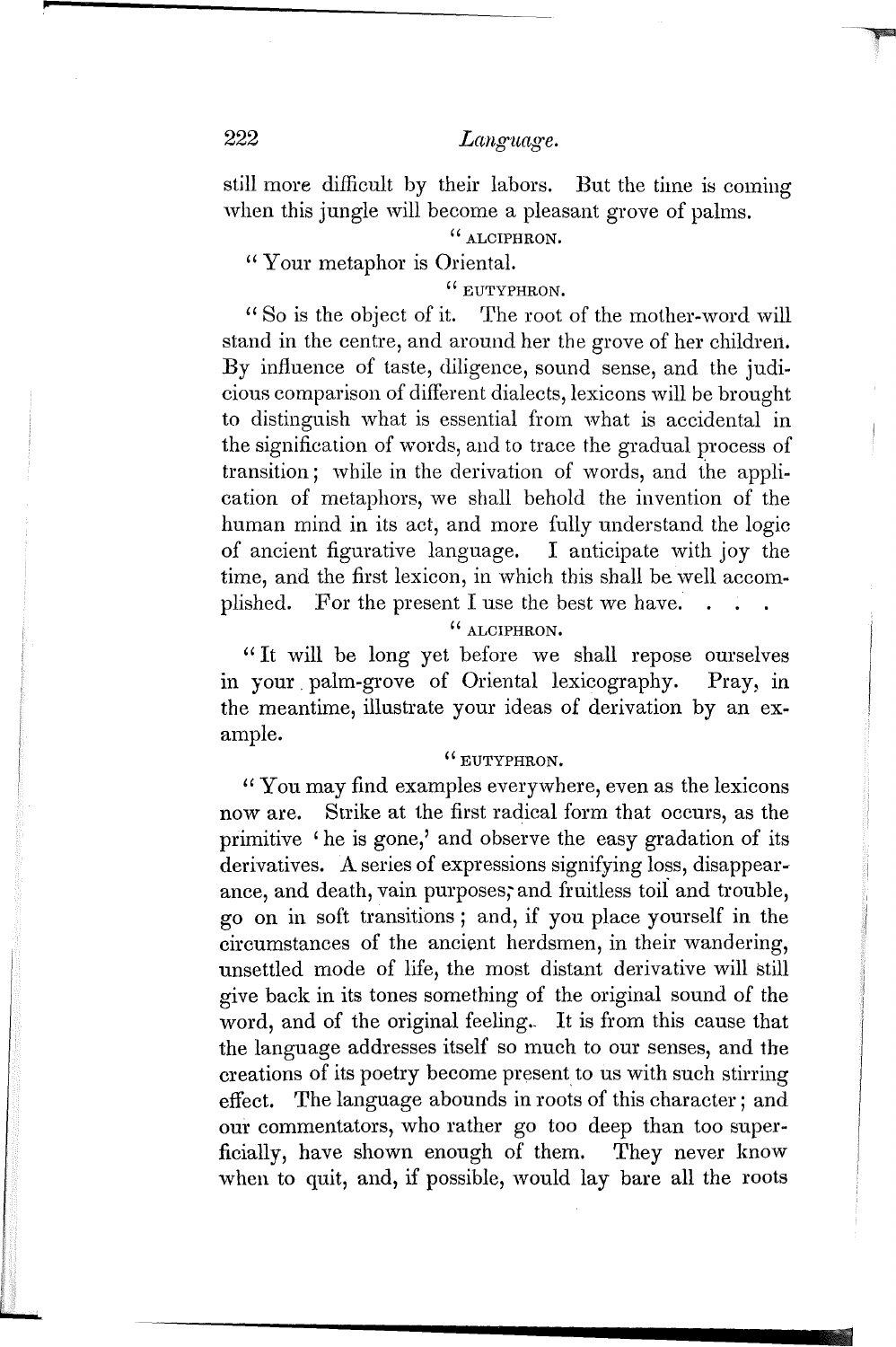and fibres of every tree, even where one would wish to see only the flowers and fruits.

# " ALOIPHRON.

" These are the black demons, I suppose, upon your plantation of palms.

# " EUTYPHRON.

" A very necessary and useful race. We must treat them with mildness; for, if they do too much, they do it with a good motive."

In answer to some criticisms \* that have been made upon the " Significance of the Alphabet," such as that it is a dark hint, rather than a full elucidation of the subject, the history of thc book may be given. It was merely the enlargement by Dr. Kraitsir of some notes taken by 'a hearer of one or two lectures of a series which he delivered in Boston to an audience of about a score of persons! This particular portion of the series, touching the true pronunciation of the Latin language, it was advised by the late John Pickering, should be put forth, to excite, if possible, a controversy that should be the means of introducing the whole subject to the public attention; and he promised to further it in the periodicals of the day. But the day it was published was the very day when that eminent philologist, having finished correcting the last proof of his Greek dictionary, said, "This is the last printed page I shall read." The words were prophetic: in a few days he was, in fact, no more.

The book, however, is not so "dark a hint" as may be supposed by those who have not studied it. Even the notes are treatises. The note on mathematical phraseology, and which involves the reference of the words *line* and *circle* to the true standard of meaning, not only serves " to elucidate the lifeprinciple of philology, but of mathematical discipline." So the note upon grammatical terms, and the last note on the appropriation of words, are only "dark with excessive bright." In the notes, also, he has collected the *authorities*  for the Latin pronunciation out of the ancient grammarians,

\* A misprint on the last line of the 17th page, of *formation* for *pronunciation*, obscures the meaning of one of its most important paragraphs.